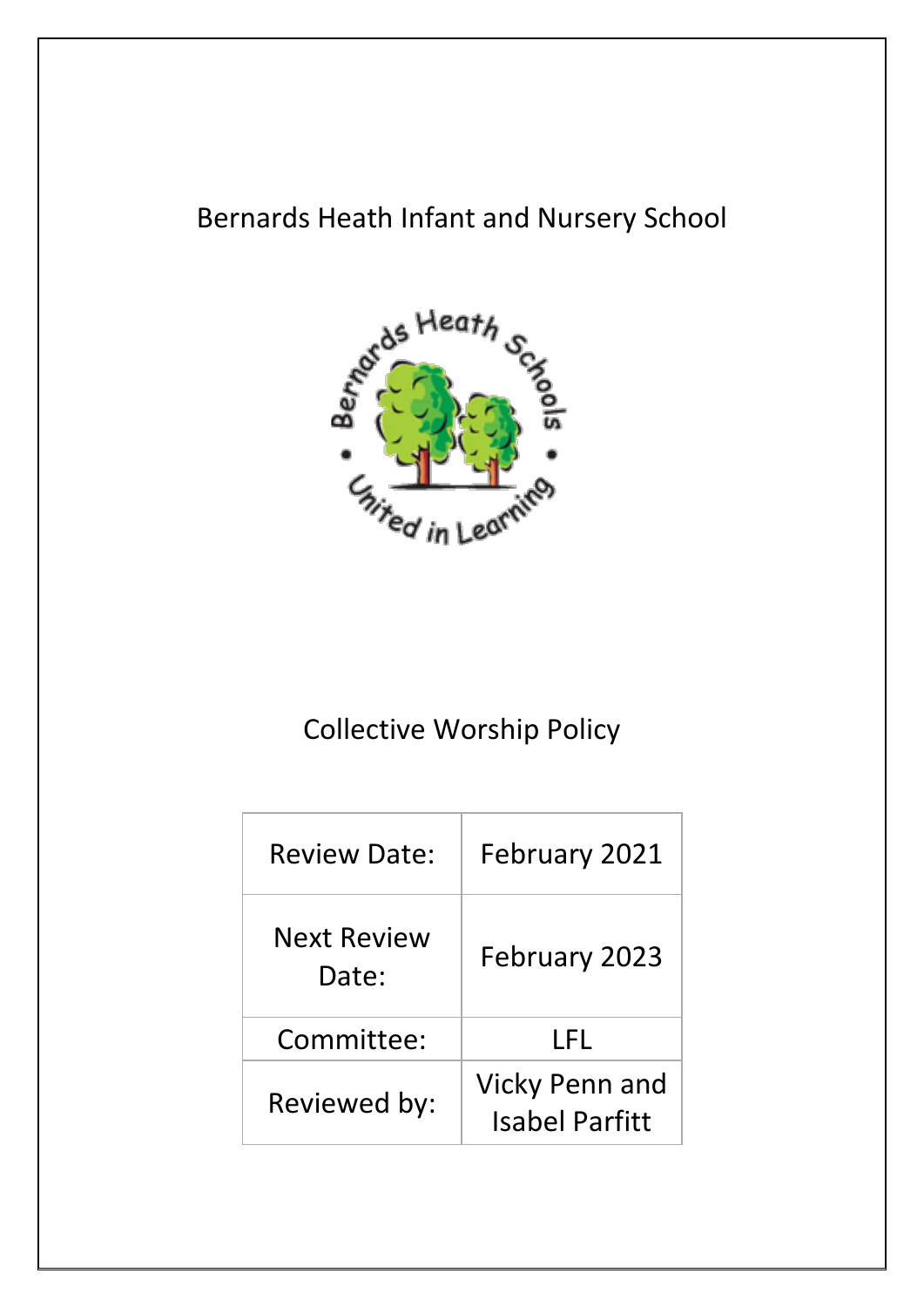# **COLLECTIVE WORSHIP IN BERNARDS HEATH INFANT SCHOOL**

## **BACKGROUND TO COLLECTIVE WORSHIP AT OUR SCHOOL**

It is a legal requirement that all registered school age pupils take part in an act of worship each day. These acts of worship must be "wholly or mainly of a broadly Christian Character" for the majority of the time. They must also be "appropriate, having regard to the ages, aptitudes and family backgrounds of the pupils".

The most frequently disclosed religion in school is Christianity. Families follow religions other than Christianity and some define themselves as from non-religious backgrounds. We recognise that in asking our children to worship we have to consider the background that our children come from and it is therefore not the practice of this school to preach to or convert the children. The faith background ofstaff and children is respected at all times.

The head teacher is responsible (under the School Standards and Framework Act 1998) for arranging the daily collective worship after consulting with the governing body. Parents of a pupil at a community, foundation or voluntary school have a right to withdraw their children from collective worship. If a parent asks for their child to be wholly or partly excused from attending collective worship at the school the school must comply unless the request is withdrawn. Any parent who wishes to exercise this right should consult the headteacher. Teachers may also withdraw from collective worship.

### **Collective worship**

Worship from within a faith tradition has a very specific definition. A school community is not a worshipping community and the law recognises this by requiring "collective" not "corporate" worship. Broadly, worship in school is more appropriately referred to as worth-ship. This might encompass what is offered in a spirit of admiration, celebration and respect to God and/or people of excellence, worthy of honour and by extension to concepts, principles and conduct which are worthy of celebration as examples of the highest achievements of the human spirit. Worship defined in this way draws on literature, music, art, drama and other sources of inspiration and reflection for pupils and staff whose religious and cultural backgrounds are of any faith or none. In this way collective worship is inclusive not exclusive.

## **Worship of a broadly Christian character**

The majority of acts of worship must be of a "broadly Christian character", and those that are must reflect the broad traditions of Christian belief without being denominational. Paragraphs 60-63 of the DFE Circular 1/94 asks schools to define this as according a special status to Jesus Christ.

If we are to be inclusive in our worship in this school, taking the family backgrounds of the children into consideration, then, when according a special status to Jesus Christ, all pupils, whatever their beliefs, need to be respected. It is therefore appropriate in this school to tell stories of the life of Jesus, but inappropriate for all children to be required to address Him in prayer.

Many of the characteristics of Christianity are shared by all faiths.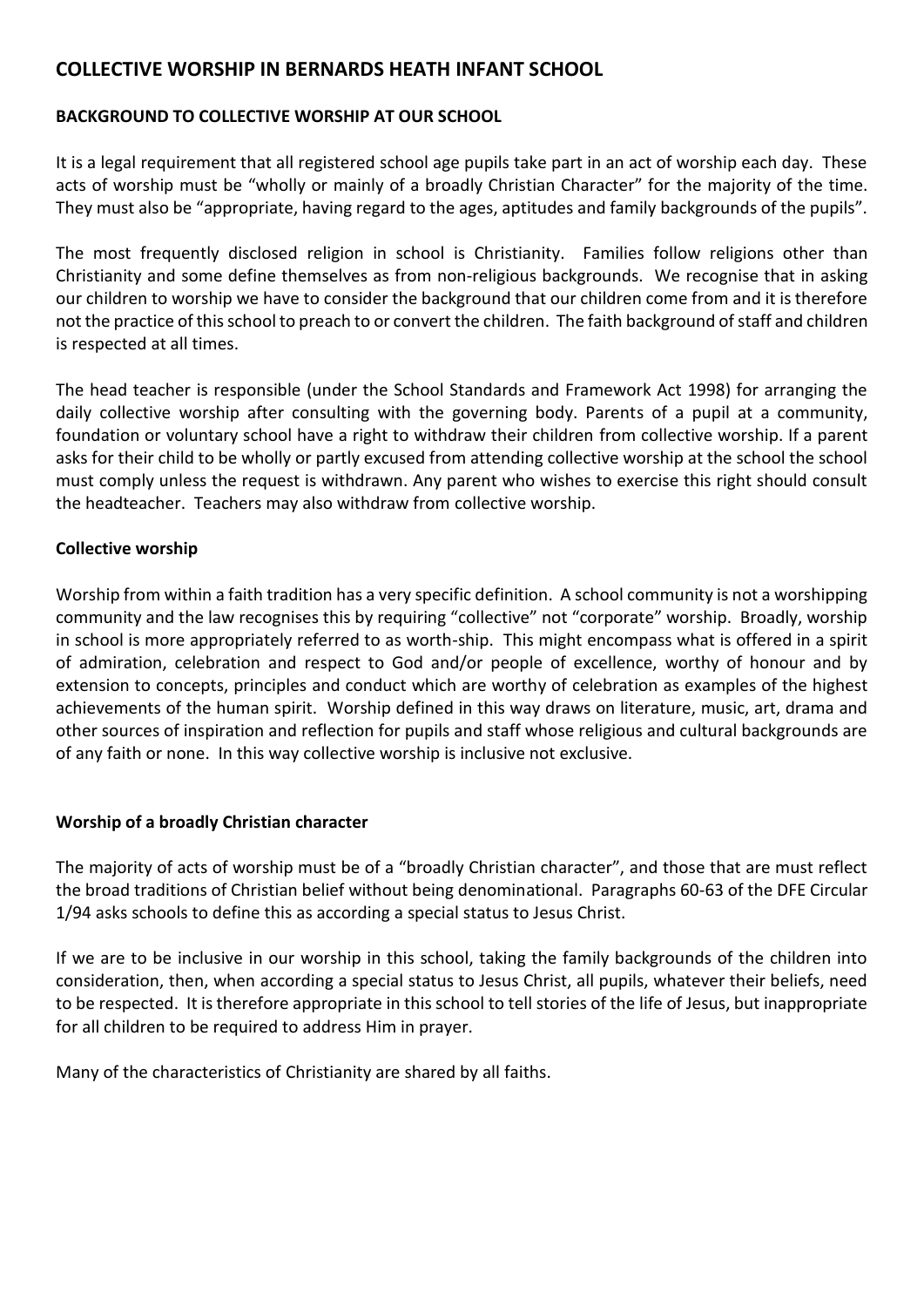#### **VALUES AND AIMS**

We believe at this school that collective worship both supports and strengthens what we do in every aspect of school life. Our caring ethos and the value which we place on the development of the whole child; spiritually, morally, socially, culturally and intellectually is reflected in our worship. We value this special time in the school day for the space it gives children to develop a reflective approach to life and the ability to express their reflections in traditionally religious ways or any other appropriate manner.

Through our collective worship we aim to provide a caring and supporting environment for children to:

- Become increasingly aware of themselves as individuals and groups within the school and wider community
- Grow in understanding of the feelings of other people in everyday situations and beliefs
- Explore the language which people use to express their feelings
- Deepen their sense of wonder about the world around them
- Grow in confidence when making a presentation to the group or whole school
- Respond freely to religious and/or spiritual stimulus
- Acknowledge diversity and affirm each person's life stance, whether it be religious or not

Worship both reflects and nurtures the ethos of the whole school. It encompasses all aspects of school life and all areas of the curriculum so that every member of staff and every pupil may feel involved. In particular school worship here develops the feeling of belonging to a community which is essential for personal development and spiritual growth.

#### **OBJECTIVES**

We see school worship as an educational opportunity with clear objectives. We use this time to encourage pupils to:

- Show interest in, and a concern for, members of the school community
- Celebrate special occasions together
- Show concern for the daily happenings in school life, the local community and the wider world
- Share appreciation of worthwhile projects undertaken by groups within the school
- Explore and review the variety of values, attitudes, standards, manifested in religions and society
- Reflect upon dimensions of human life the wonderful, beautiful, joyful, heroic, humorous, tragic, sorrowful, solemn….;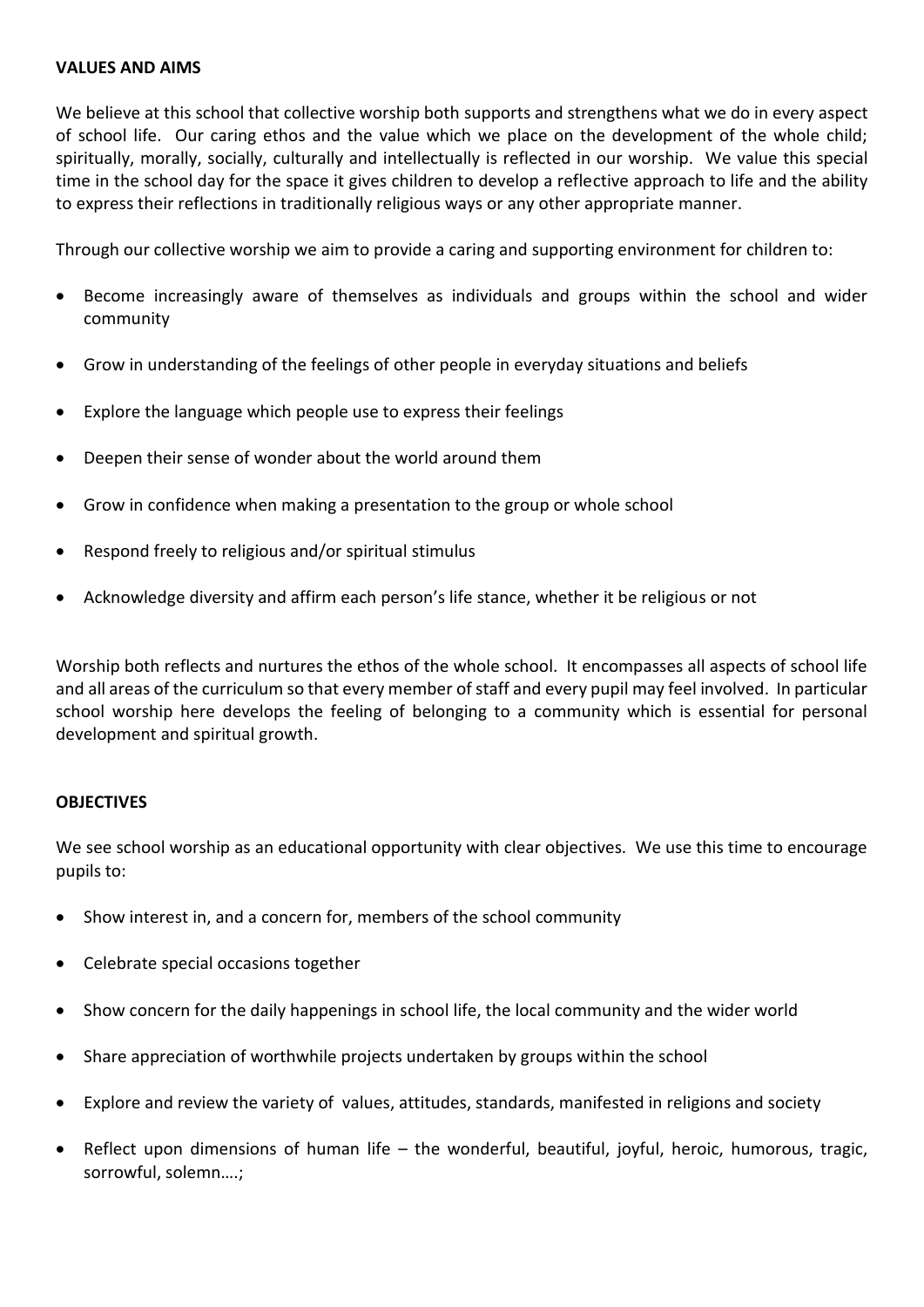Reflect on the way in which humankind has expressed the deepest spiritual feelings, through the creative and expressive arts, scientific discovery, religious practice, service to God and other people.

## **PLANNING**

In this school we combine our acts of worship with assembly, helping to ensure that worship takes place within a broad educational framework. In this school we have renamed Collective Worship '**Reflection Time'** as we feel this is more child friendly.

In Key Stage 1 different staff lead assembly in the hall (Covid-19 restrictions may mean assembly is moved to MS Teams) and teachers plan **Reflection Time** at different times of the week. When Reflection Time is 'in class', the teachers lead a short 10-15 minute session, where a social story would be shared or a discussion would take place. Teachers have a specific visual timetable icon to use so the children know when Reflection Time is in the day.

|             | Monday                                                  | Tuesday           | Wednesday                             | Thursday                                 | Friday                                     |
|-------------|---------------------------------------------------------|-------------------|---------------------------------------|------------------------------------------|--------------------------------------------|
| <b>EYFS</b> | Assembly Time<br>(Aut 2)                                | In class          | In class                              | In class                                 | <b>Assembly Time</b><br>(Aut 2)            |
| KS1         | <b>Assembly Time</b><br>(citizenship/British<br>values) | Music<br>assembly | Assembly Time<br>(current<br>affairs) | Assembly<br>Time<br>(religious<br>story) | Class<br>assembly/Whole<br>school assembly |

We believe that creating the right atmosphere is crucial to the quality of the worship. Therefore, the time is not over-dominated by school administration or moralising. We plan the time so that there is a variety in content and methods, allowing opportunity for quiet personal reflection/worship. On Fridays spread throughout the year each class has a class assembly where they share the learning that has taken place over the term. Parents are invited to attend this assembly and share this with the children and staff. When there is not a class assembly on a Friday there is a whole school assembly.

# **We choose from a range of methods, including:**

- Pupil's contributions
- Sacred and secular stories/readings
- Dance/drama
- Prayer/reflection/stillness/songs/hymns/music
- Artefacts/natural materials
- Visual aids/focal points
- Dialogue/creative silence
- Visitors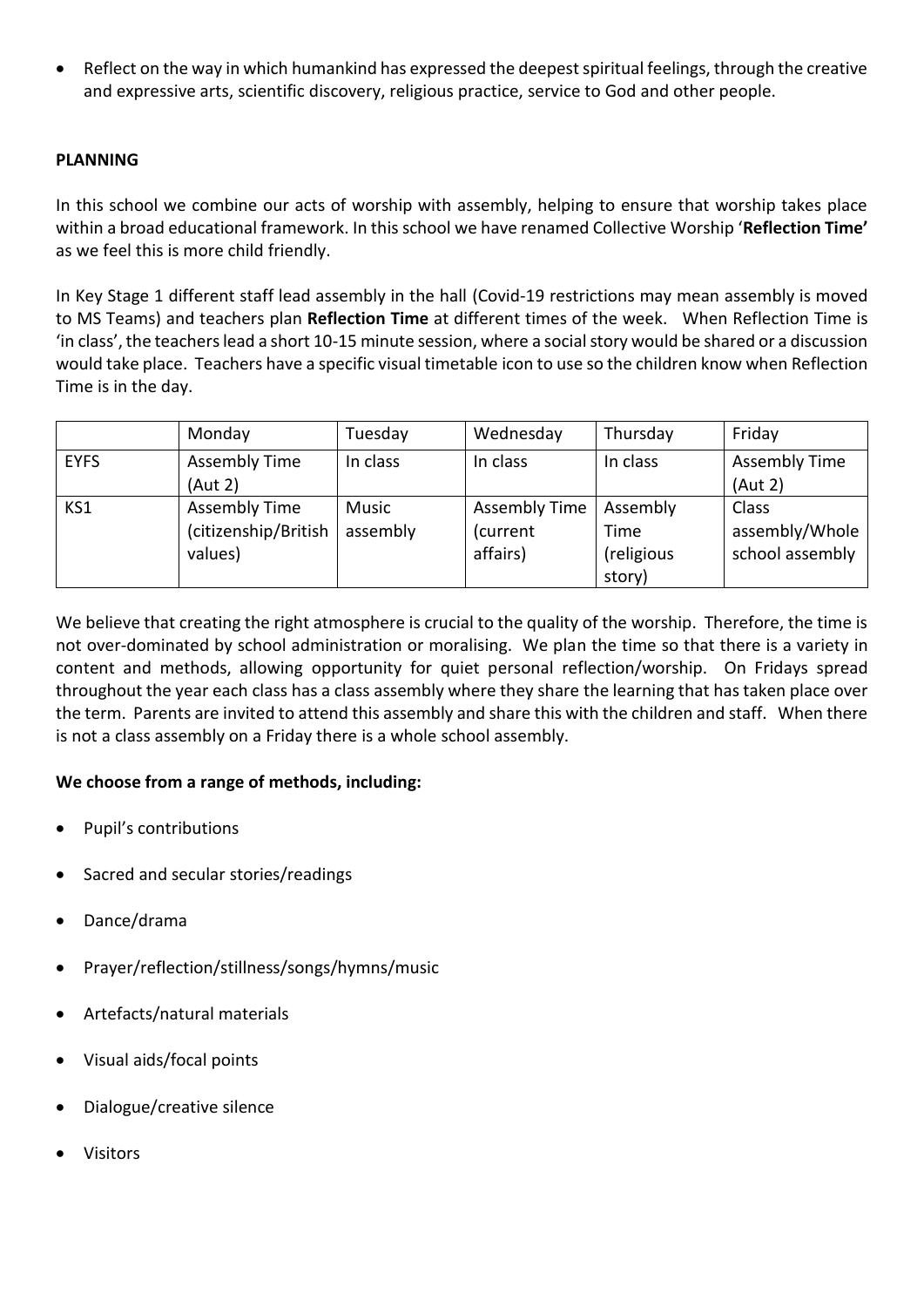#### **REMOTE LEARNING**

When remote learning occurs, the schools has saved assemblies they can share online concerning many different topics and areas of learning. These are shared with the families at home when needed. We hold weekly Teams calls where books are shared and behaviours discussed, this also acts as a mini Reflection Time. Assemblies in school will echo the recorded assemblies at lockdown times.

## **SUCCESS CRITERIA**

At this school we evaluate our acts of worship against some of the following:

- Involvement, enjoyment, attention, reaction of pupils
- The growth of respect and tolerance within the school community
- Positive response to shared experience
- An atmosphere which matches the theme
- A contribution to individual and community sense of well being
- A sense of occasion
- Good order
- Staff affirmation
- A sense of challenge
- A place in the overall plan of the school
- Enrichment of pupil's experience

#### **Song/music**

Song/music is a very powerful means of creating the right atmosphere and unifies and uplifts the school community. We have a bank of music from which to draw, taken from a variety of cultures and types. Likewise with the songs we sing. We are selective with our songs and have changed the words of some to make them more inclusive. We select our songs/music carefully to match the theme.

Every week we have a singing practice. During this we take time to consider carefully the words of one of the songs and make this into a worshipful experience by reflecting on and responding to that song.

### **Our School Poem**

We feel that poetry is a good way of enabling children to focus their thoughts. We have renamed our school prayer our 'school poem' as we feel 'prayer' lends itself to religious connotations and the large majority of our school make-up is non-religious. Our school poem allows for quiet reflection and is not religious. We say this at the end of every assembly.